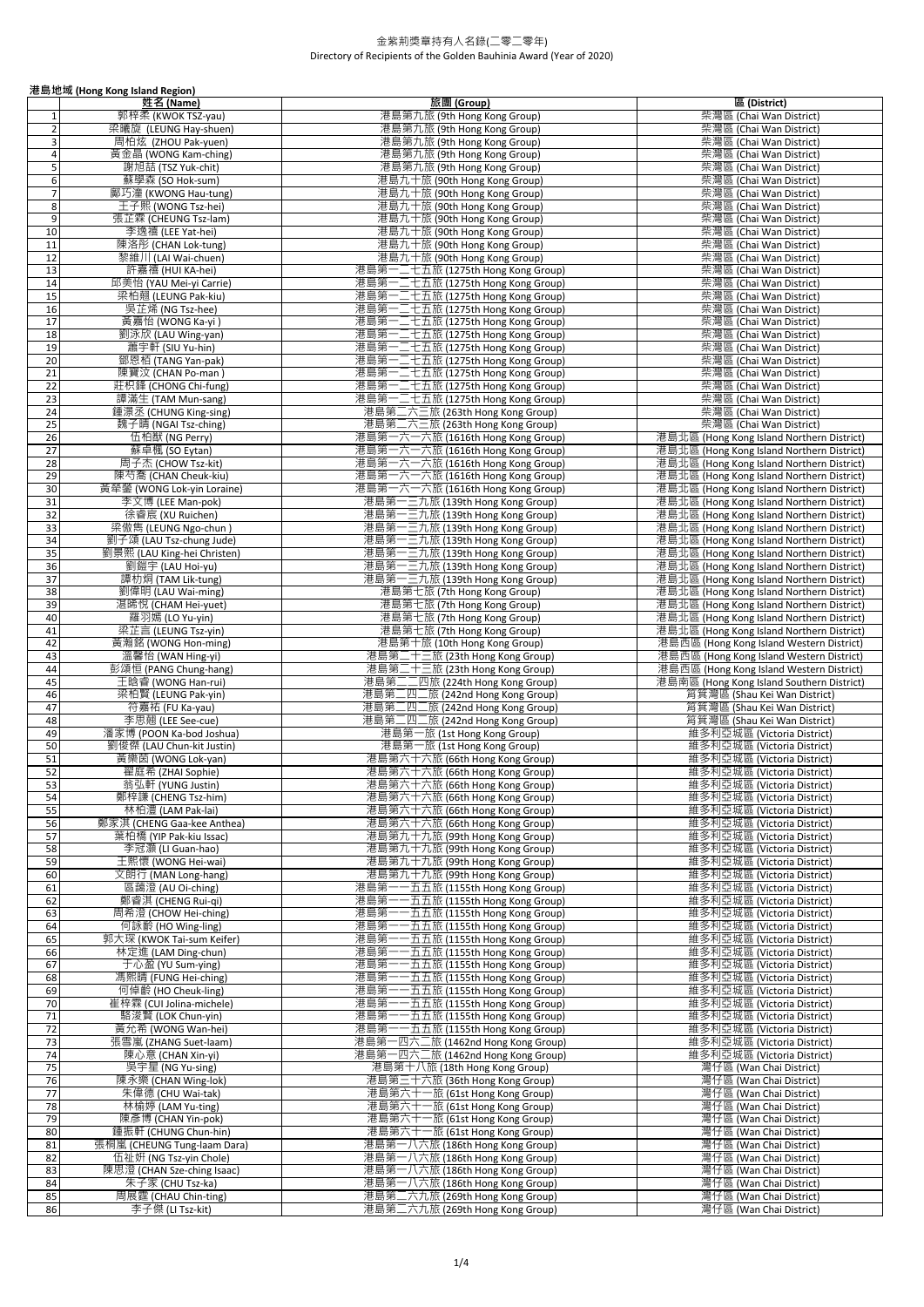|                 | 姓名 (Name)                   | 旅團 (Group)                      | 區 (District)            |
|-----------------|-----------------------------|---------------------------------|-------------------------|
| 87              | 林欣彤 (LAM Yan-tung)          | 港島第二二九旅 (229th Hong Kong Group) | 灣仔區 (Wan Chai District) |
| 88              | 麥竣庭 (MAK Chun-ting Theo)    | 港島第二二九旅 (229th Hong Kong Group) | 灣仔區 (Wan Chai District) |
| 89              | 李蔚業 (LEE Wai-yip Bowie)     | 港島第二二九旅 (229th Hong Kong Group) | 灣仔區 (Wan Chai District) |
| 90 <sub>1</sub> | 李蔚誠 (LEE Wai-shing Angus)   | 港島第二二九旅 (229th Hong Kong Group) | 灣仔區 (Wan Chai District) |
| 91              | 馮加盈 (FUNG Ka-ying Natalie)  | 港島第二二九旅 (229th Hong Kong Group) | 灣仔區 (Wan Chai District) |
| 92              | 陳子儒 (CHAN Chi-yu)           | 港島第二二九旅 (229th Hong Kong Group) | 灣仔區 (Wan Chai District) |
| 93              | 蔡明軒 (CHOI Ming-hin Mathew)  | 港島第十五旅 (15th Hong Kong Group)   | 灣仔區 (Wan Chai District) |
| 94              | 陳灝 (CHAN Hubert)            | 港島第十五旅 (15th Hong Kong Group)   | 灣仔區 (Wan Chai District) |
| 95              | 林曉宇 (LIM Hiu-yu Hugo)       | 港島第十五旅 (15th Hong Kong Group)   | 灣仔區 (Wan Chai District) |
| 96              | 陳俊希 (CHAN Chun-hei Hayden)  | 港島第十五旅 (15th Hong Kong Group)   | 灣仔區 (Wan Chai District) |
| 97              | 繆瀚霆 (MAO Hayden)            | 港島第十五旅 (15th Hong Kong Group)   | 灣仔區 (Wan Chai District) |
| 98              | 李信橋 (LI Shun-kiu Alphonsus) | 港島第十五旅 (15th Hong Kong Group)   | 灣仔區 (Wan Chai District) |
| 99              | 柳梓樂 (LIU Zile Gerald)       | 港島第十五旅 (15th Hong Kong Group)   | 灣仔區 (Wan Chai District) |

### **九龍地域 (Kowloon Region)**

|     | 姓名 (Name)                   | 旅團 (Group)                         | 區 (District)                       |
|-----|-----------------------------|------------------------------------|------------------------------------|
| 100 | 張鈺麟 (CHEUNG Tyler)          | 九龍第十七旅 (17th Kowloon Group)        | 九龍城區 (Kowloon City District)       |
| 101 | 黎康同 (Lai Hong Tung Honrich) | 九龍第十七旅 (17th Kowloon Group)        | 九龍城區 (Kowloon City District)       |
| 102 | 李卓穎 (Lee Cheuk Wing)        | 九龍第十七旅 (17th Kowloon Group)        | 九龍城區 (Kowloon City District)       |
| 103 | 楊元昊 (Yeung Marco)           | 九龍第十七旅 (17th Kowloon Group)        | 九龍城區 (Kowloon City District)       |
|     |                             |                                    |                                    |
| 104 | 冼在之 (Sin Jonathan Elijah)   | 九龍第十七旅 (17th Kowloon Group)        | 九龍城區 (Kowloon City District)       |
| 105 | 程貴堅 (Ching Kwai-kin)        | 九龍第一四o旅 (140th Kowloon Group)      | 九龍城區 (Kowloon City District)       |
| 106 | 何梓浩 (Ho Tsz-ho)             | 九龍第一四o旅 (140th Kowloon Group)      | 九龍城區 (Kowloon City District)       |
| 107 | 蔡勇信 (Choi Yung-shun)        | 九龍第一四o旅 (140th Kowloon Group)      | 九龍城區 (Kowloon City District)       |
| 108 | 魏宛姿 (Wei Yuen-chi)          | 九龍第一四o旅 (140th Kowloon Group)      | 九龍城區 (Kowloon City District)       |
| 109 | 梁嘉俊 (Leung Ka-chun)         | 九龍第一四o旅 (140th Kowloon Group)      | 九龍城區 (Kowloon City District)       |
| 110 | 余政霖 (YU Ching-lam)          | 九龍第五十七旅 (57th Kowloon Group)       | 九龍塘區 (Kowloong Tong District)      |
| 111 | 余御領 (YU Ue-ling)            | 九龍第五十七旅 (57th Kowloon Group)       | 九龍塘區 (Kowloong Tong District)      |
| 112 | 伍振睿 (NG Chun-yui)           | 九龍第五十七旅 (57th Kowloon Group)       | 九龍塘區 (Kowloong Tong District)      |
| 113 | 曾梓晴 (TSANG Tsz-ching)       | 九龍第五十七旅 (57th Kowloon Group)       | 九龍塘區 (Kowloong Tong District)      |
|     |                             |                                    |                                    |
| 114 | 鍾朗維 (CHUNG Long-wai Khalil) | 九龍第五十七旅 (57th Kowloon Group)       | 九龍塘區 (Kowloong Tong District)      |
| 115 | 陳天朗 ( CHAN Joshua)          | 九龍第五十七旅 (57th Kowloon Group)       | 九龍塘區 (Kowloong Tong District)      |
| 116 | 劉詠詩 (LAU Wing-sze)          | 九龍第七十九旅 (79th Kowloon Scout)       | 何文田區 (Ho Man Tin District)         |
| 117 | 郭睿而 (KWOK BERNICE)          | 九龍第七十九旅 (79th Kowloon Scout)       | 何文田區 (Ho Man Tin District)         |
| 118 | 徐圓 (CHUI Yuen)              | 九龍第七十九旅 (79th Kowloon Scout)       | 何文田區 (Ho Man Tin District)         |
| 119 | 梁康承 (LEUNG Hong-shing)      | 九龍第七十九旅 (79th Kowloon Scout)       | 何文田區 (Ho Man Tin District)         |
| 120 | 楊洛宜 (YEUNG Lok-yi)          | 九龍第七十九旅 (79th Kowloon Scout)       | 何文田區 (Ho Man Tin District)         |
| 121 | 鄧學韜 (TANG Hok-to SHERLOCK)  | 九龍第七十九旅 (79th Kowloon Scout)       | 何文田區 (Ho Man Tin District)         |
| 122 | 劉菀姿 (LAU Yuen-gi NURI)      | 九龍第二o五旅 (205th Kowloon Group)      | 何文田區 (Ho Man Tin District)         |
| 123 | 陳思穎 (CHAN Sze-wing WINCY)   | 九龍第二o五旅 (205th Kowloon Group)      | 何文田區 (Ho Man Tin District)         |
| 124 | 蔡家熙 (CHOI Ka-hei MARTIN)    | 九龍第二o五旅 (205th Kowloon Group)      | 何文田區 (Ho Man Tin District)         |
| 125 | 李汭軒 (LI Yui-hin)            | 九龍第一三六旅 (136th Kowloon Group)      | 旺角區 (Mong Kok District)            |
| 126 | 黎展宏 (LAI Chin-wang)         | 九龍第一三六旅 (136th Kowloon Group)      | 旺角區 (Mong Kok District)            |
|     |                             |                                    |                                    |
| 127 | 張皓雲 (CHEUNG Ho-wan)         | 九龍第一三六旅 (136th Kowloon Group)      | 旺角區 (Mong Kok District)            |
| 128 | 林俊宏 (LAM Chun-wang)         | 九龍第一三六旅 (136th Kowloon Group)      | 旺角區 (Mong Kok District)            |
| 129 | 吳榮軒 (NG Wing-hin)           | 九龍第一三六旅 (136th Kowloon Group)      | 旺角區 (Mong Kok District)            |
| 130 | 薜安琪 (SIT On-ki)             | -三六旅 (136th Kowloon Group)<br>九龍第  | 旺角區 (Mong Kok District)            |
| 131 | 曾子晴 (TSANG Tsz-ching)       | 九龍第·<br>−三六旅 (136th Kowloon Group) | 旺角區 (Mong Kok District)            |
| 132 | 吳君洋 (NG Kwan-yeung)         | 九龍第一三六旅 (136th Kowloon Group)      | 旺角區 (Mong Kok District)            |
| 133 | 賀柏謙 (HO Pak-him)            | 九龍第三十五旅 (35th Kowloon Group)       | 旺角區 (Mong Kok District)            |
| 134 | 梁希曼 (LEUNG Hei-Man)         | 九龍第三十五旅 (35th Kowloon Group)       | 旺角區 (Mong Kok District)            |
| 135 | 葉博泓 (YIP Pok-wang)          | 九龍第三十五旅 (35th Kowloon Group)       | 旺角區 (Mong Kok District)            |
| 136 | 李明睿 (LI Ming-yui)           | 九龍第三十五旅 (35th Kowloon Group)       | 旺角區 (Mong Kok District)            |
| 137 | 張澔鈞 (CHEUNG Ho-kwan)        | 九龍第十旅 (10th Kowloon Group)         | 旺角區 (Mong Kok District)            |
| 138 | 鄭楉樺 (Silvia CHANG Yeuk-wa)  | 九龍第二一八旅 (218th Kowloon Group)      | 油尖區 (Yau Tsim District)            |
| 139 | 楊信義 (YEUNG Shun-yee)        | 九龍第二一八旅 (218th Kowloon Group)      | 油尖區 (Yau Tsim District)            |
| 140 | 陳讚科 (CHAN Tsan-for)         | 九龍第一三七o旅 (1370th Kowloon Group)    | 油尖區 (Yau Tsim District)            |
| 141 | 鄭樂然 (CHENG Lok-yin)         | 九龍第十八旅 (18th Kowloon Group)        | 油尖區 (Yau Tsim District)            |
| 142 | 高晉生 (KO Chun-sang)          | 九龍第一三七o旅 (1370th Kowloon Group)    | 油尖區 (Yau Tsim District)            |
| 143 | 黃卓琳 (WONG Cheuk-lam)        | 九龍第一四六八旅 (1468th Kowloon Group)    | 油尖區 (Yau Tsim District)            |
| 144 | 黃展鵬 (WONG Chin-pang)        | 九龍第二一八旅 (218th Kowloon Group)      | 油尖區 (Yau Tsim District)            |
| 145 | 陳頌之 (CHAN Chung-chi Andrea) | 九龍第一四六八旅 (1468th Kowloon Group)    | 油尖區 (Yau Tsim District)            |
| 146 | 朱柏衡 (CHU Pak-hang)          | 九龍第一四六八旅 (1468th Kowloon Group)    | 油尖區 (Yau Tsim District)            |
| 147 | 鄭唯 (CHANDIRAMANI Praneel)   | 九龍第二十一旅 (21st Kowloon Group)       | 油尖區 (Yau Tsim District)            |
| 148 | 蔡容典 (CHOI Yung-din)         | 九龍第二十一旅 (21st Kowloon Group)       | 油尖區 (Yau Tsim District)            |
| 149 | 馮逸朗 (FUNG Yat-long)         | 九龍第二十一旅 (21st Kowloon Group)       | 油尖區 (Yau Tsim District)            |
| 150 | 許凱婷 (HUI Hoi-ting)          | 九龍第二十一旅 (21st Kowloon Group)       |                                    |
|     | 洪子雯 (HUNG Tsz-man )         |                                    | 油尖區 (Yau Tsim District)            |
| 151 |                             | 九龍第二十一旅 (21st Kowloon Group)       | 油尖區 (Yau Tsim District)            |
| 152 | 江凱翹 (KONG Hoi-kiu)          | 九龍第二十一旅 (21st Kowloon Group)       | 油尖區 (Yau Tsim District)            |
| 153 | 劉亦旹 (LAU Yik-chun)          | 九龍第二十一旅 (21st Kowloon Group)       | 沺尖區 (Yau Tsim District)            |
| 154 | 司徒浚熙 (SZETO Tsun-hei)       | 九龍第二十一旅 (21st Kowloon Group)       | 油尖區 (Yau Tsim District)            |
| 155 | 唐琬喬 (TONG Yuen-kiu)         | 九龍第二十一旅 (21st Kowloon Group)       | 油尖區 (Yau Tsim District)            |
| 156 | 任靖言 (YAM Ching-yin)         | 九龍第二十一旅 (21st Kowloon Group)       | 油尖區 (Yau Tsim District)            |
| 157 | 譚尚智 (TAM Sheung-chi)        | 九龍第二十一旅 (21st Kowloon Group)       | 油尖區 (Yau Tsim District)            |
| 158 | 卓愷霖 (CHEUK Hoi-lam)         | 九龍第四十二旅 (42th Kowloon Group)       | 紅磡區 (Hung Hom District)            |
| 159 | 周芷瑩 (CHOW Tsz-ying Anna)    | 九龍第四十二旅 (42th Kowloon Group)       | 紅磡區 (Hung Hom District)            |
| 160 | 李旻樺 (LEE Man-wa)            | 九龍第四十二旅 (42th Kowloon Group)       | 紅磡區 (Hung Hom District)            |
| 161 | 唐樂恩 (TONG Isabelle)         | 九龍第四十二旅 (42th Kowloon Group)       | 紅磡區 (Hung Hom District)            |
| 162 | 鍾晴 (ZHONG Ching Anne)       | 九龍第三海童軍旅 (3rd Kowloon Sea Group)   | 深水埗西區 (Sham Shui Po West District) |
| 163 | 吳凱迪 (NG Hoi Tik Enoch)      | 九龍第三海童軍旅 (3rd Kowloon Sea Group)   | 深水埗西區 (Sham Shui Po West District) |
| 164 | 陳穎瑜 (CHAN Wing-yu)          | 九龍第六十二旅 (62nd Kowloon Group)       | 深水埗東區 (Sham Shui Po East District) |
| 165 | 葉廷謙 (IP Ting-him)           | 九龍第六十二旅 (62nd Kowloon Group)       | 深水埗東區 (Sham Shui Po East District) |
| 166 | 高嘉俊 (KO Ka-chun)            | 九龍第四十八旅 (48th Kowloon Group)       | 深水埗東區 (Sham Shui Po East District) |
| 167 | 林秋彤 (LAM Chau-tung)         | 九龍第四十八旅 (48th Kowloon Group)       | 深水埗東區 (Sham Shui Po East District) |
| 168 | 蔡琳 (CAI LAM)                | 九龍第四十八旅 (48th Kowloon Group)       | 深水埗東區 (Sham Shui Po East District) |
| 169 | 何依婷 (HO Yee-ting)           | 九龍第四十八旅 (48th Kowloon Group)       | 深水埗東區 (Sham Shui Po East District) |
| 170 | 林鎧迪 (LAM Hoi-tik)           | 九龍第四十八旅 (48th Kowloon Group)       | 深水埗東區 (Sham Shui Po East District) |
|     |                             |                                    |                                    |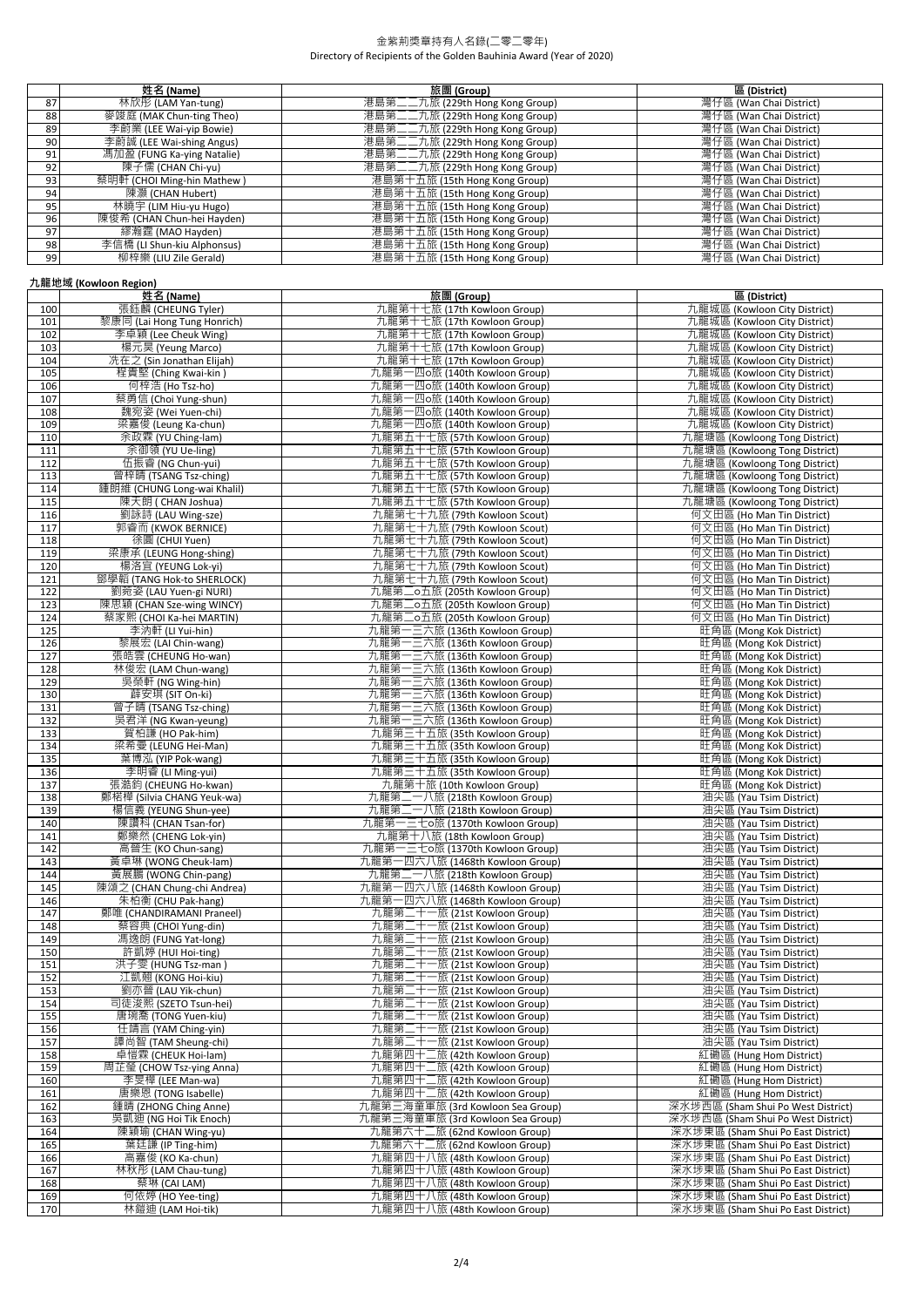|     | 姓名 (Name)                      | 旅團 (Group)                      | 區 (District)                       |
|-----|--------------------------------|---------------------------------|------------------------------------|
| 171 | 鄺俊宇 (KWONG Chun-yu)            | 九龍第四十八旅 (48th Kowloon Group)    | 深水埗東區 (Sham Shui Po East District) |
| 172 | 鄧永強 (TANG Wing-keung)          | 九龍第四十八旅 (48th Kowloon Group)    | 深水埗東區 (Sham Shui Po East District) |
| 173 | 黃梓俊 (Wong Tsz-chun)            | 九龍第四十八旅 (48th Kowloon Group)    | 深水埗東區 (Sham Shui Po East District) |
| 174 | 勞心怡 (LO Sum-yi)                | 九龍第四十八旅 (48th Kowloon Group)    | 深水埗東區 (Sham Shui Po East District) |
| 175 | 丁寶麟 (TING Po-lun)              | 九龍第一三八旅 (138th Kowloon Group)   | 深水埗東區 (Sham Shui Po East District) |
| 176 | 馮煒峰 (FUNG Wai-fung)            | 九龍第一三八旅 (138th Kowloon Group)   | 深水埗東區 (Sham Shui Po East District) |
| 177 | 謝愷婷 (CHEA Hoi-ting)            | 九龍第一三八旅 (138th Kowloon Group)   | 深水埗東區 (Sham Shui Po East District) |
| 178 | 陳懷希 (CHAN Wai-hei)             | 九龍第七十五旅 (75th Kowloon Group)    | 深旺區 (Sham Mong District)           |
| 179 | 馮朗軒 (LOUIS FUNG Long Hin)      | 九龍第七十五旅 (75th Kowloon Group)    | 深旺區 (Sham Mong District)           |
| 180 | 林頌宏 (LAM Chung-wang)           | 九龍第七十五旅 (75th Kowloon Group)    | 深旺區 (Sham Mong District)           |
| 181 | 雷駿謙 (LUI Chun-him)             | 九龍第七十五旅 (75th Kowloon Group)    | 深旺區 (Sham Mong District)           |
| 182 | 文柏天 (MAN Pak-tin)              | 九龍第七十五旅 (75th Kowloon Group)    | 深旺區 (Sham Mong District)           |
| 183 | 吳尚軒 (NG Ames)                  | 九龍第七十五旅 (75th Kowloon Group)    | 深旺區 (Sham Mong District)           |
| 184 | 黃彥鈞 (GAVIN WONG Yin-kwan)      | 九龍第七十五旅 (75th Kowloon Group)    | 深旺區 (Sham Mong District)           |
| 185 | 楊天丞 (JEFFREY YEUNG Tin-shing)  | 九龍第七十五旅 (75th Kowloon Group)    | 深旺區 (Sham Mong District)           |
| 186 | 區之豪 (ALTON AU Chi-ho)          | 九龍第七十五旅 (75th Kowloon Group)    | 深旺區 (Sham Mong District)           |
| 187 | 陳煥仁 (CHAN Wun-yan)             | 九龍第七十五旅 (75th Kowloon Group)    | 深旺區 (Sham Mong District)           |
| 188 | 張翰森 (CHEUNG Hon-sum)           | 九龍第七十五旅 (75th Kowloon Group)    | 深旺區 (Sham Mong District)           |
| 189 | 何嘉朗 (HO Ka-long)               | 九龍第七十五旅 (75th Kowloon Group)    | 深旺區 (Sham Mong District)           |
| 190 | 賴昊禮 (LAI Ho-lai)               | 九龍第七十五旅 (75th Kowloon Group)    | 深旺區 (Sham Mong District)           |
| 191 | 徐凱翹 (TSUI Hoi-kiu)             | 九龍第七十五旅 (75th Kowloon Group)    | 深旺區 (Sham Mong District)           |
| 192 | 温子儒 (ARTHUR WAN Tze-yu)        | 九龍第七十五旅 (75th Kowloon Group)    | 深旺區 (Sham Mong District)           |
| 193 | 周柏喬 (CHOW Pak-kiu)             | 九龍第七十五旅 (75th Kowloon Group)    | 深旺區 (Sham Mong District)           |
| 194 | 葉喜匡 (IP Hei-hong)              | 九龍第七十五旅 (75th Kowloon Group)    | 深旺區 (Sham Mong District)           |
| 195 | 林柏堯 (ETHAN LAM Pak-yiu)        | 九龍第七十五旅 (75th Kowloon Group)    | 深旺區 (Sham Mong District)           |
| 196 | 劉晉僑 (LAU Chun-kiu)             | 九龍第七十五旅 (75th Kowloon Group)    | 深旺區 (Sham Mong District)           |
| 197 | 苗延瑋 (COLIN MIU Yin-wai)        | 九龍第七十五旅 (75th Kowloon Group)    | 深旺區 (Sham Mong District)           |
| 198 | 謝棣山 (TSE Tai-shan)             | 九龍第七十五旅 (75th Kowloon Group)    | 深旺區 (Sham Mong District)           |
| 199 | 黃卓畢 (WONG Cheuk-pitt)          | 九龍第七十五旅 (75th Kowloon Group)    | 深旺區 (Sham Mong District)           |
| 200 | 區晉僖 (AU Chun-hei)              | 九龍第七十五旅 (75th Kowloon Group)    | 深旺區 (Sham Mong District)           |
| 201 | 梁樂祺 (BRYAN LEUNG Lok-kei)      | 九龍第七十五旅 (75th Kowloon Group)    | 深旺區 (Sham Mong District)           |
| 202 | 羅景鏗 (GORDON LO King-hang)      | 九龍第七十五旅 (75th Kowloon Group)    | 深旺區 (Sham Mong District)           |
| 203 | 彭己彦 (PANG Kei-yin)             | 九龍第七十五旅 (75th Kowloon Group)    | 深旺區 (Sham Mong District)           |
| 204 | 黃迪朗 (WONG Tik-long)            | 九龍第七十五旅 (75th Kowloon Group)    | 深旺區 (Sham Mong District)           |
| 205 | 謝柏匡 (TSZE Pak-hong)            | 九龍第七十五旅 (75th Kowloon Group)    | 深旺區 (Sham Mong District)           |
| 206 | 劉鎧樂 (LAU Hoi-lok)              | 九龍第七十五旅 (75th Kowloon Group)    | 深旺區 (Sham Mong District)           |
| 207 | 劉璿蓁 (LAU CHARINE)              | 九龍第一二o一旅 (1201st Kowloon Group) | 深旺區 (Sham Mong District)           |
| 208 | 潘玟叡 (POON Man-Yui)             | 九龍第一二o一旅 (1201st Kowloon Group) | 深旺區 (Sham Mong District)           |
| 209 | 劉傳軒 (LAU Chuen-Hin MAXIMILIAN) | 九龍第一二o一旅 (1201st Kowloon Group) | 深旺區 (Sham Mong District)           |
| 210 | 葉柏瑜 (YIP Pak-Yu)               | 九龍第一二o一旅 (1201st Kowloon Group) | 深旺區 (Sham Mong District)           |
| 211 | 施詠恩 (SHI Wing-yan)             | 九龍第一二o一旅 (1201st Kowloon Group) | 深旺區 (Sham Mong District)           |
| 212 | 李健琳 (LEE Kin-lam)              | 九龍第一二o一旅 (1201st Kowloon Group) | 深旺區 (Sham Mong District)           |
| 213 | 蔡瑞瑛 (TSOI Shui-ying)           | 九龍第一二o一旅 (1201st Kowloon Group) | 深旺區 (Sham Mong District)           |
| 214 | 曾冠華 (TSANG Kwun-wah)           | 九龍第一七八七旅 (1787th Kowloon Group) | 深旺區 (Sham Mong District)           |
| 215 | 周梓晉 (CHOW Tsz-chun)            | 九龍第一七八七旅 (1787th Kowloon Group) | 深旺區 (Sham Mong District)           |

# **東九龍地域 (Kowloon East Region)**

|     | 姓名 (Name)                  | 旅團 (Group)                            | 區 (District)                 |
|-----|----------------------------|---------------------------------------|------------------------------|
| 216 | 馮韻熙 (FUNG Wan-hei Scarlet) | 東九龍第一二二一旅 (1221st East Kowloon Group) | 西貢區 (Sai Kung District)      |
| 217 | 李天恩 (LEE Tin-yan)          | 東九龍第一二二一旅 (1221st East Kowloon Group) | 西貢區 (Sai Kung District)      |
| 218 | 區梓慧 (AU Tsz-wai)           | 東九龍第一二二一旅 (1221st East Kowloon Group) | 西貢區 (Sai Kung District)      |
| 219 | 蔡雅昀 (TSOI Nga-kwan)        | 東九龍第一二二一旅 (1221st East Kowloon Group) | 西貢區 (Sai Kung District)      |
| 220 | 李宛豫 (LEE Yuen-yu)          | 東九龍第一二二一旅 (1221st East Kowloon Group) | 西貢區 (Sai Kung District)      |
| 221 | 彭健朗 (PANG Kin-long)        | 東九龍第一二二一旅 (1221st East Kowloon Group) | 西貢區 (Sai Kung District)      |
| 222 | 顏樂晴 (NGAN Lok-ching)       | 東九龍第一二二一旅 (1221st East Kowloon Group) | 西貢區 (Sai Kung District)      |
| 223 | 馬子喬 (MA Tsz-kiu)           | 東九龍第九十三旅 (93rd East Kowloon Group)    | 蒸雲山區 (Tsz Wan Shan District) |
| 224 | 盧雋逸 (LO Chun-yat)          | 東九龍第九十三旅 (93rd East Kowloon Group)    | 慈雲山區 (Tsz Wan Shan District) |
| 225 | 陳詠妍 (CHAN Wing-in Emmy)    | 東九龍第九十三旅 (93rd East Kowloon Group)    | 慈雲山區 (Tsz Wan Shan District) |
| 226 | 梁晉誠 (LEUNG Chun-shing)     | 東九龍第九十三旅 (93rd East Kowloon Group)    | 慈雲山區 (Tsz Wan Shan District) |
| 227 | 李恩朗 (Li Yan-long)          | 東九龍第九十三旅 (93rd East Kowloon Group)    | 慈雲山區 (Tsz Wan Shan District) |
| 228 | 郭凱琳 (KUO Hoi-lam)          | 東九龍第九十三旅 (93rd East Kowloon Group)    | 慈雲山區 (Tsz Wan Shan District) |
| 229 | 林兆朗 (LAM Siu-long)         | 東九龍第九十三旅 (93rd East Kowloon Group)    | 慈雲山區 (Tsz Wan Shan District) |
| 230 | 施宗醇 (SHIH Chung-shun)      | 東九龍第一九五旅 (195th East Kowloon Group)   | 鯉魚門區 (Lei Yue Mun District)  |
| 231 | 陸曦旼 (LUK Hei-man)          | 東九龍第一九五旅 (195th East Kowloon Group)   | 鯉魚門區 (Lei Yue Mun District)  |
| 232 | 連雪詠 (LIN Suet-wing)        | 東九龍第一九五旅 (195th East Kowloon Group)   | 鯉魚門區 (Lei Yue Mun District)  |
| 233 | 田方浩 (TIN Fong-ho)          | 東九龍第五十二旅 (52nd East Kowloon Group)    | 鯉魚門區 (Lei Yue Mun District)  |
| 234 | 顏展鋒 (Jaden NGAN)           | 東九龍第一三三旅 (133rd East Kowloon Group)   | 觀塘區 (Kwun Tong District)     |

## **新界地域 (New Territories Region)**

|     | 姓名 (Name)               | 旅團 (Group)                              | 區 (District)                   |
|-----|-------------------------|-----------------------------------------|--------------------------------|
| 235 | 陳東卓 (CHAN Tung-cheuk)   | 十八鄉第二旅 (2nd Shap Pat Heung Group)       | 十八鄉區 (Shap Pat Heung District) |
| 236 | 蔡寶琪 (CHOI Po-ki)        | 十八鄉第二旅 (2nd Shap Pat Heung Group)       | 十八鄉區 (Shap Pat Heung District) |
| 237 | 黃婉瑤 (WONG Yuen-yiu)     | 十八鄉第二旅 (2nd Shap Pat Heung Group)       | 十八鄉區 (Shap Pat Heung District) |
| 238 | 鄭弘靖 (CHENG Wang-ching)  | 十八鄉第二旅 (2nd Shap Pat Heung Group)       | 十八鄉區 (Shap Pat Heung District) |
| 239 | 韋銘恩 (WAI Ming-yan)      | 新界第一七四二旅 (1742nd New Territories Group) | 元朗西區 (Yuen Long West District) |
| 240 | 楊錦韜 (YEUNG Kam-to)      | 新界第一七四二旅 (1742nd New Territories Group) | 元朗西區 (Yuen Long West District) |
| 241 | 李穎澤 (LEE Wing-chak)     | 元朗西第二十四旅 (24th Yuen Long West Group)    | 元朗西區 (Yuen Long West District) |
| 242 | 余芷恩 (YU Tsz-yan Serina) | 元朗西第二十四旅 (24th Yuen Long West Group)    | 元朗西區 (Yuen Long West District) |
| 243 | 關傲衡 (KWAN Ngo-hang)     | 元朗西第二十四旅 (24th Yuen Long West Group)    | 元朗西區 (Yuen Long West District) |
| 244 | 賴夏萍 (LAI Hai-ping)      | 新界第一三七一旅 (1371st New Territories Group) | 元朗西區 (Yuen Long West District) |
| 245 | 黎家娸 (LAI Ka-ki Evita)   | 元朗西第七旅 (7th Yuen Long West Group)       | 元朗西區 (Yuen Long West District) |
| 246 | 伍菁汐 (WU Jinxi)          | 元朗西第七旅 (7th Yuen Long West Group)       | 元朗西區 (Yuen Long West District) |
| 247 | 吴睿欣 (NG Yui-yan)        | 元朗西第七旅 (7th Yuen Long West Group)       | 元朗西區 (Yuen Long West District) |
| 248 | 王心儀 (WONG Sum-yee)      | 元朗西第七旅 (7th Yuen Long West Group)       | 元朗西區 (Yuen Long West District) |
| 249 | 陳卓鍶 (CHAN Cheuk-si)     | 元朗西第七旅 (7th Yuen Long West Group)       | 元朗西區 (Yuen Long West District) |
| 250 | 王家樂 (WONG Ka-lok)       | 元朗西第七旅 (7th Yuen Long West Group)       | 元朗西區 (Yuen Long West District) |
| 251 | 湯竣賢 (TONG Chun-yin)     | 元朗西第七旅 (7th Yuen Long West Group)       | 元朗西區 (Yuen Long West District) |